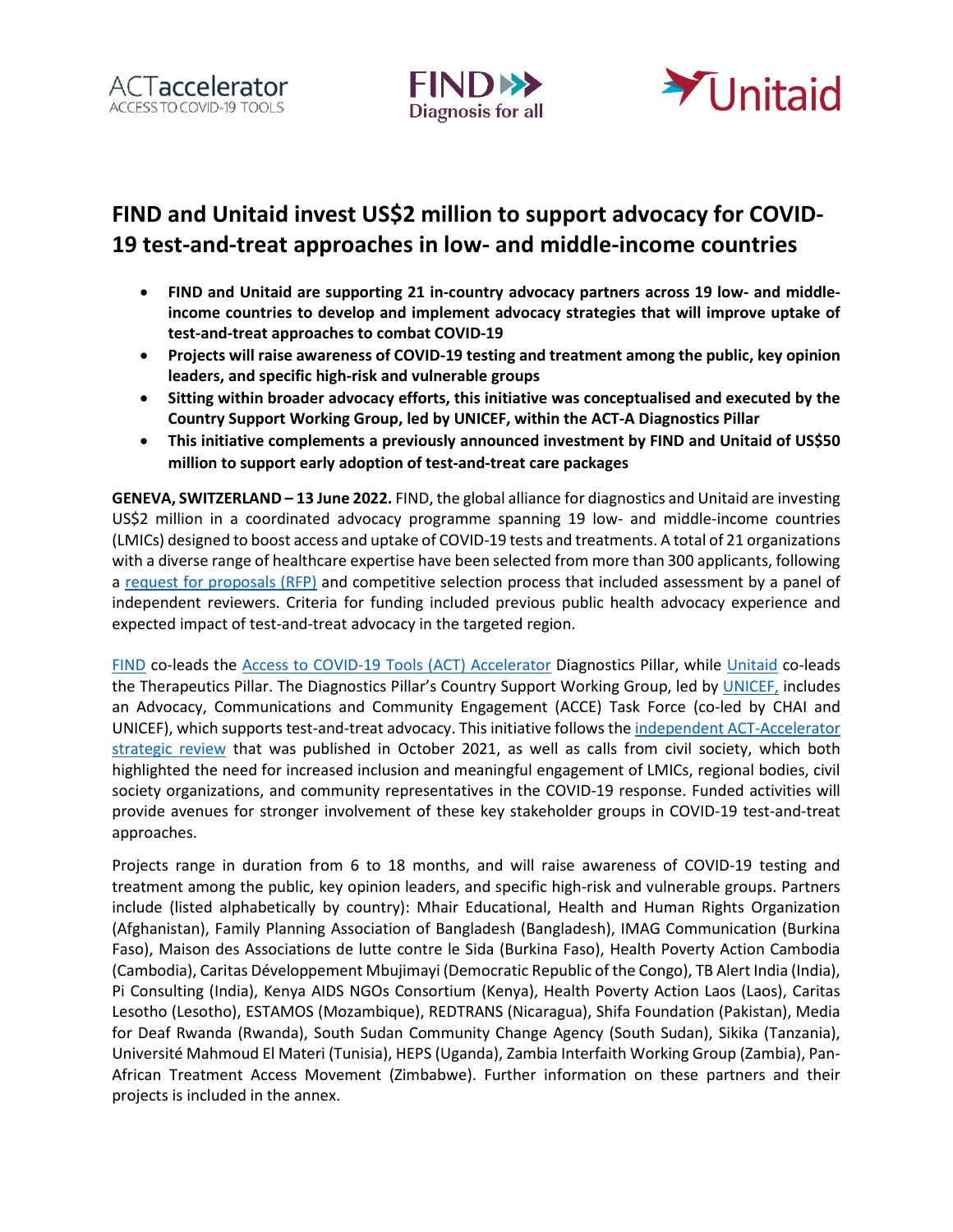**Bill Rodriguez, CEO of FIND**, said: "We have the tools to defeat this pandemic, but in many areas of the world they are still not accessible to those who need them. Armed with learnings from the fight against HIV, we know that impact is best achieved when communities are empowered to advocate for patients to receive timely and appropriate test-and-treat services."

**Philippe Duneton, Executive Director of Unitaid**, said: "We now have treatment options that can prevent hospitalizations and deaths for those at high risk of developing severe or critical COVID-19. Timely deployment of adequate tests and treatments in low-resource settings, especially for the people at risk of severe cases, will be key in the response to the pandemic. And supporting civil society organizations and communities, at the heart of this endeavour, is crucial for its success."

**Alexandre Costa, Senior Health Advisor at UNICEF and a co-lead of the ACCE Task Force**, said: "While we have greater innovations in diagnostics for COVID-19, we are faced with a global decrease in testing rates and persisting challenges around equitable access. Testing is a key element of the response, and the best tool we have to detect outbreaks early, reduce transmission and limit the social and economic impact. Engaging communities in LMICs in a test and treat approach brings us closer to our shared goal of more equitable access."

**Renuka Gadde, Senior Advisor for Global Diagnostics at CHAI and co-lead of the ACCE Task Force**, said: "Testing is critical to prevent outbreaks and end the pandemic, yet it is still not regularly occurring in many low- and middle-income countries. Working with governments and communities, we can help drive understanding based on countries' unique needs to reduce bottlenecks and ensure that tests are not only available but are regularly conducted."

**Carolyn Gomes, civil society representative to the ACT-Accelerator**, said: "Financial resources are absolutely essential to the sustained mobilization of community and civil society organizations toward any disease response, with these grants providing a crucial boost to efforts to advance COVID test and treat awareness and advocacy strategies. The ACT-A community and civil society representatives to the diagnostics and therapeutics pillars applaud Unitaid and FIND's recognition of the essential role of local community and civil society participation in health literacy and dialogue on public health policy, as well as the importance of community and civil society awareness and mobilization to maximizing equity of and access to public health interventions."

This work complements a previously announced [investment](https://unitaid.org/news-blog/find-unitaid-invest-50m-covid19-nov2021/#en) by FIND and Unitaid of US\$50 million, which addresses inequities in access to COVID-19 testing and treatment, as well as supporting early adoption of comprehensive, effective, and safe care packages for people with COVID-19. More recently, at the [Second](https://www.whitehouse.gov/briefing-room/statements-releases/2022/04/18/joint-statement-between-the-united-states-belize-germany-indonesia-and-senegal-on-the-announcement-of-the-second-global-covid-19-summit/)  [Global COVID-19 Summit,](https://www.whitehouse.gov/briefing-room/statements-releases/2022/04/18/joint-statement-between-the-united-states-belize-germany-indonesia-and-senegal-on-the-announcement-of-the-second-global-covid-19-summit/) the Global Fund, USAID and Unitaid, together with FIND and other ACT-Accelerator partners, announced more than US\$120 million to support test-and-treat implementation with locally led solutions in over 20 low- and middle-income countries.

# # #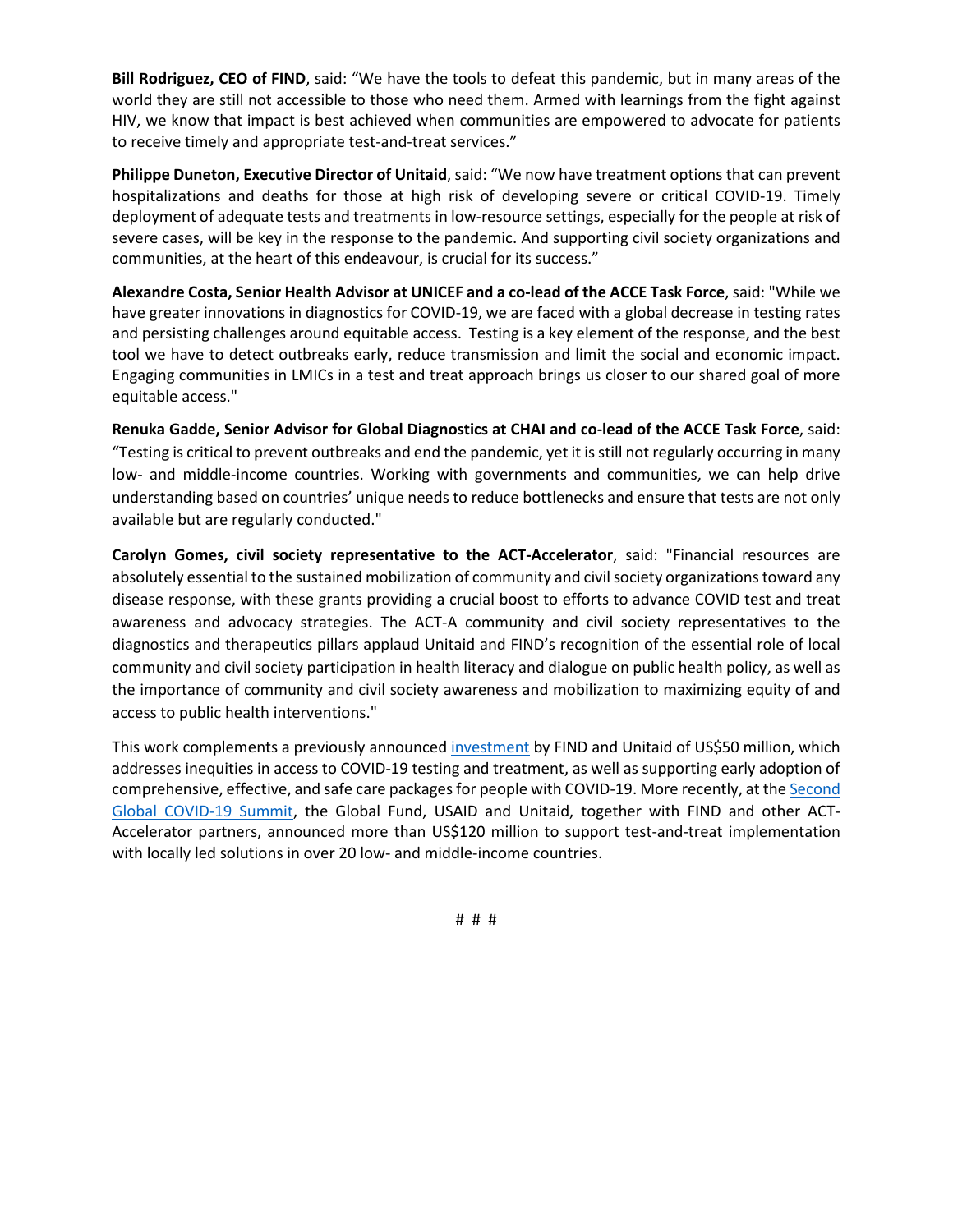#### **About FIND**

FIND, the global alliance for diagnostics, seeks to ensure equitable access to reliable diagnosis around the world. We connect countries and communities, funders, decision-makers, healthcare providers and developers to spur diagnostic innovation and make testing an integral part of sustainable, resilient health systems. We are working to save 1 million lives through accessible, quality diagnosis, and save US\$1 billion in healthcare costs to patients and health systems. We are co-convener of the Access to COVID-19 Tools (ACT) Accelerator diagnostics pillar, and a WHO Collaborating Centre for Laboratory Strengthening and Diagnostic Technology Evaluation. For more information, please visi[t www.finddx.org](http://www.finddx.org/)

#### **About Unitaid**

Unitaid is a global health agency engaged in finding innovative solutions to prevent, diagnose, and treat diseases more quickly, cheaply, and effectively, in low- and middle-income countries. Its work includes funding initiatives to address major diseases such as HIV, malaria, and tuberculosis, as well as HIV co-infections and co-morbidities including advanced HIV disease, cervical cancer, and hepatitis C, and cross-cutting areas, such as fever management. Unitaid is now applying its expertise to address challenges in advancing new therapies and diagnostics for the COVID-19 pandemic, serving as a key member of the Access to COVID-19 Tools (ACT) Accelerator, co-leading with Wellcome the Therapeutics Pillar and participating in the Diagnostics Pillar. Unitaid is hosted by the World Health Organization. For more information, please visit [www.unitaid.org](http://www.unitaid.org/)

#### **About the ACT-Accelerator**

The [Access to COVID-19 Tools \(ACT\) Accelerator](https://www.who.int/initiatives/act-accelerator/about) is a global coalition of organizations developing and deploying the new diagnostics, treatments and vaccines needed to end the acute phase of the pandemic. Pooling the expertise of its many partners, the ACT-Accelerator has quickly ushered in rapid, affordable tests and effective medicines for low and middle-income countries and established the COVAX facility for the equitable procurement and distribution of vaccines in low- and lower-middle-income countries. The ACT Accelerator partnership was formed at the onset of the pandemic in response to a call from G20 leaders, and was launched by WHO, the European Commission, France, and the Bill & Melinda Gates Foundation.

#### **Media contacts**

*FIND*  Sarah-Jane Loveday Director of Communications M: +41 79 431 62 44 media@finddx.org

*Unitaid*  Thalia Bayle Communications officer M: +41 79 660 56 37 baylet@unitaid.who.int

###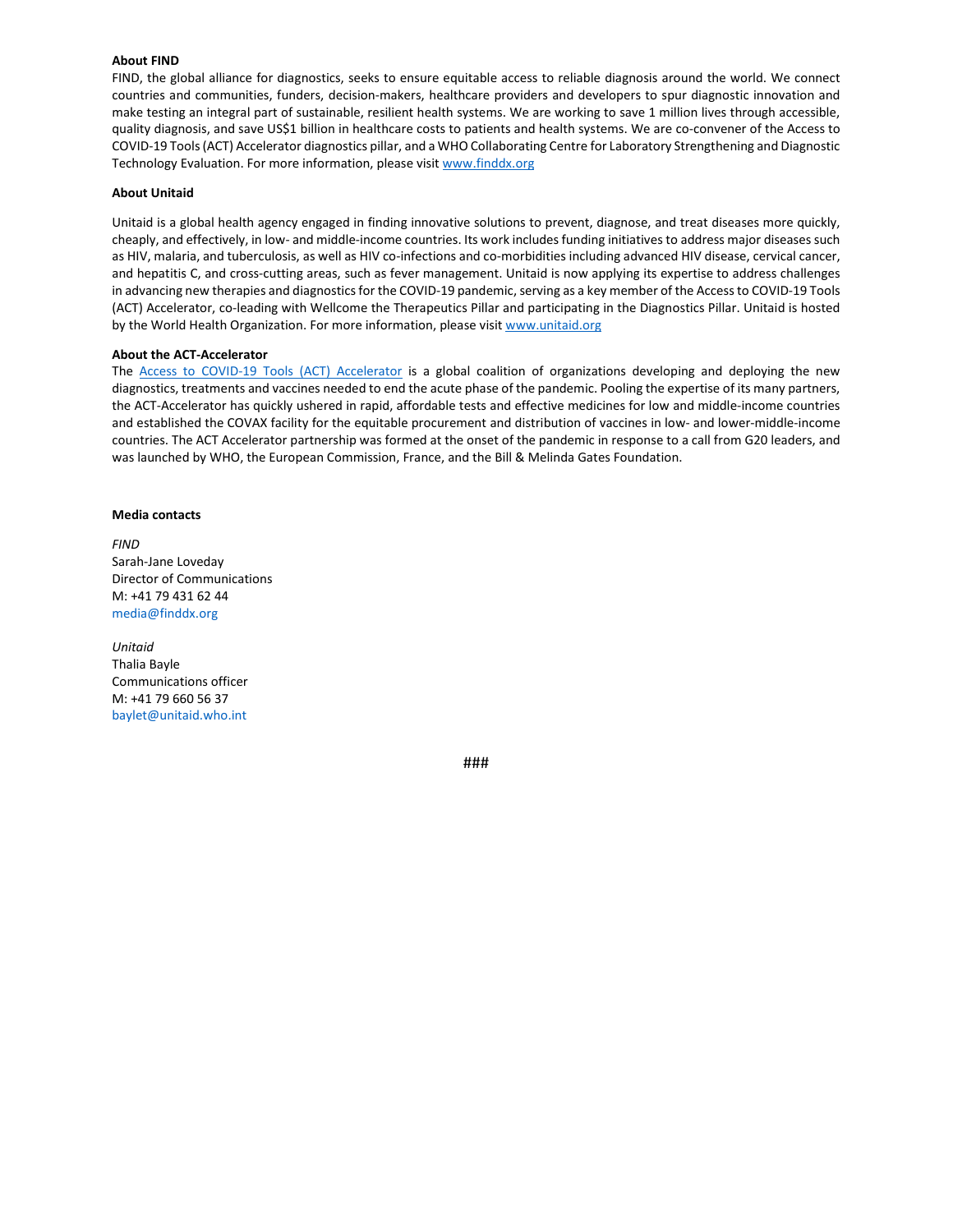# **ANNEX**

## **[Mhair Educational, Health and Human Rights Organization \(Afghanistan\)](https://mehhro.org/)**

Developing and deploying advocacy strategies to promote COVID-19 diagnostic testing and linkage to care & treatment in Afghanistan's Logar, Parwan, and Wardak Provinces.

#### **[Family Planning Association of Bangladesh \(Bangladesh\)](https://www.ippf.org/about-us/member-associations/bangladesh)**

Advocating for enhanced access to COVID-19 testing & treatment services involving government counterparts using communications, social media, capacity building, resource mobilization, and regional advocacy in coordination with the Directorate of Health Services under the Ministry of Health & Family Welfare of Bangladesh.

#### **Maison des Associations de lutte contre le Sida (Burkina Faso)**

Promoting testing and linkages to care for COVID-19 by utilizing key opinion leaders to disseminate messages on adherence to screening and care & treatment within their communities. Standard messages will be developed and an online media monitoring mechanism will be established to create demand and adherence to testing and linking to treatment in the national response.

**IMAG Communication (Burkina Faso)** Promoting COVID-19 screening, treatment, and transmission prevention by organizing advocacy sessions with community leaders and influencers. Additionally, a short documentary film and film clips will be produced to raise awareness for COVID-19 prevention and serve as communication media for advocacy and film debates.

# **[Health Poverty Action Cambodia \(Cambodia\)](https://www.healthpovertyaction.org/)**

Advocating for rapid scale-up of community COVID-19 testing in Southeast Asia using Ag-RDTs by updating the national COVID-19 testing & control strategy and increasing institutional support for COVID-19 testing by advocating to make the price of Ag-RDT more affordable.

#### **Caritas Développement Mbujimayi (DRC)**

Influencing and transforming policies to promote COVID-19 screening and testing in DRC by engaging public health facilities with local NGOs to set up screening sites at community level. Advocacy tools will be used to engage partners and collaborate with other organizations for the implementation of the test and treat strategies.

#### **[TB Alert India \(India\)](http://www.tbalertindia.org/)**

Building treatment literacy and enabling advocacy skills of the COVID-19 survivors including marginalized & underserved populations to advocate for early COVID-19 diagnosis & treatment. Tailored messages on COVID-19 testing & diagnostics for advocacy & demand generation will be developed and disseminated.

#### **[Pi Consulting \(India\)](https://piconsulting.in/)**

Deploying advocacy and communications strategies to strengthen India's diagnostic and therapeutic landscape for COVID-19 preparedness and build political will and media understanding of COVID-19 diagnostics & therapeutics. An expert- and survivor-led advocacy strategy at the national level will be implemented and supported through social and print media engagement.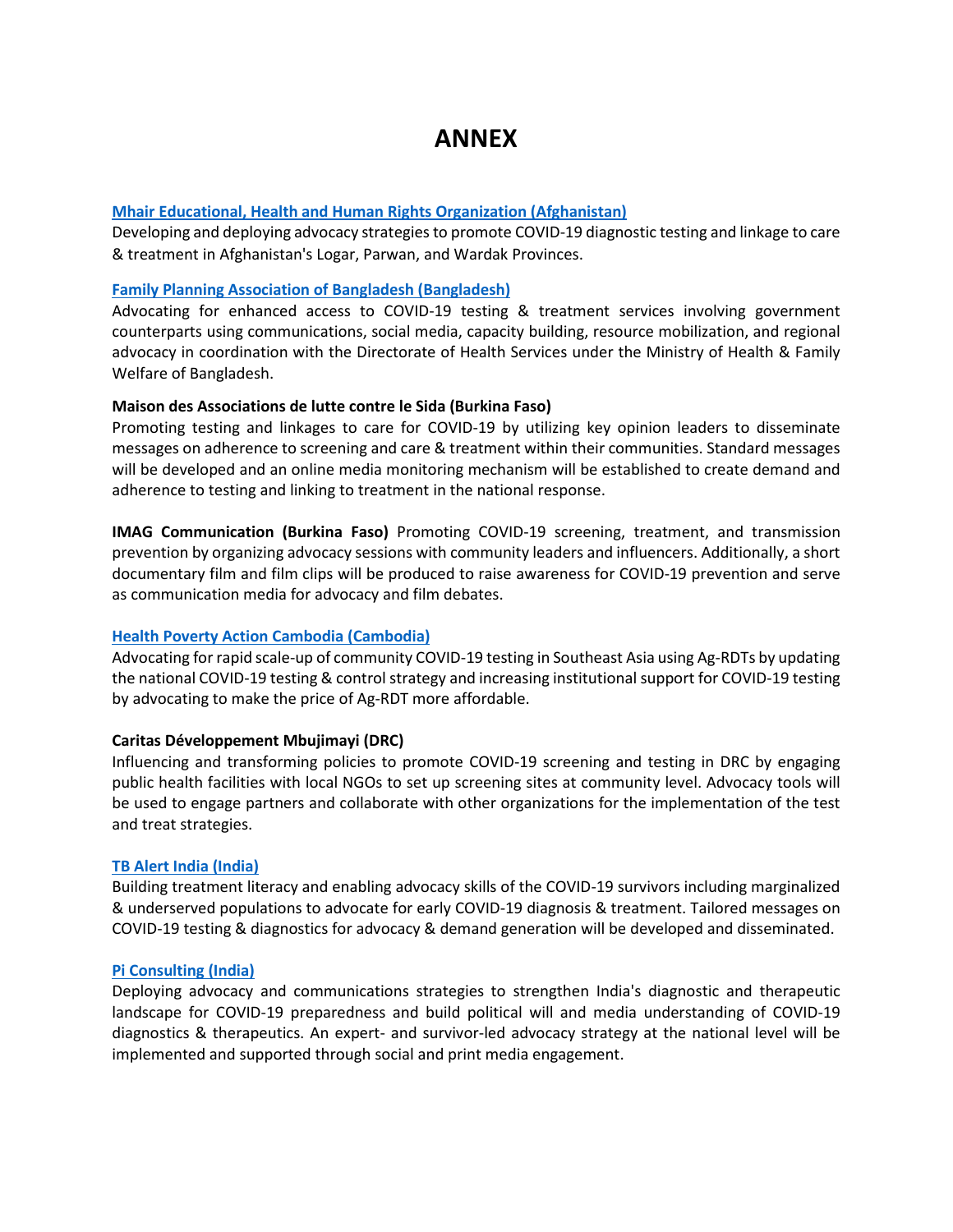## **[Kenya AIDS NGOs Consortium \(Kenya\)](http://www.kanco.org/)**

Ensuring that COVID-19 diagnostic testing and links to care & treatment remain a priority in national and county health strategies. Utilizing grass-roots engagement strategies, networking activities, and advocacy tools to engage in policy discussions with decision makers and media at county and national levels.

## **Health [Poverty Action Laos \(Laos\)](https://www.healthpovertyaction.org/)**

Strengthening policies and increasing awareness on the use of COVID-19 testing and treatment. By creating an evidence-based advocacy strategy targeted at policy makers, health providers and relevant stakeholders, HPA Laos will increase accessibility to testing up to 1 per 1,000 people per day and increase knowledge and understanding on the use of testing & treatment advantages for policy makers, health staff, and community.

## **Caritas Lesotho (Lesotho)**

Creating an enabling environment for increased testing and treatment of COVID-19 at the community level using a dynamic advocacy strategy. Targeted advocacy will be used to increasing uptake of COVID-19 testing and treatment options available at the health facilities and improving capacity of health facilities to provide free and non-restricted Covid-19 testing services.

## **[ESTAMOS \(Mozambique\)](https://estamos-moz.org/)**

Engaging community, opinion, and religious leaders to design communication strategies and create Information Education and Communication materials. The advocacy project will produce radio shows, posters, pamphlets, leaflets, workshops, and community debates on COVID-19 testing & treatment.

## **REDTRANS (Nicaragua)**

Focusing on the LGBTIQ community, health center mapping, message designing, discussion groups, health trainings, and community outreach will be conducted and health personnel will be trained to better prevent COVID-19. Dialogue mechanisms will be established with those who disseminate information for the care of LGBTIQ people with COVID-19.

#### **[Shifa Foundation \(Pakistan\)](http://www.shifafoundation.org/)**

Developing robust and evidence-based advocacy strategies to create an enabling environment for increased access to and scaled-up use of COVID-19 testing & linkage to treatment in Pakistan by increasing access and uptake of COVID-19 testing and therapeutics. Advocacy materials and initiatives will be disseminated and amplify through appropriate communication channels.

#### **Media for Deaf Rwanda (Rwanda)**

Advocating and raising awareness on COVID-19 testing & treatment for Rwandans, focusing on those who are deaf and hard of hearing. This will be achieved by conducting a national and local level advocacy and awareness campaign to ensure the Rwandan deaf community acquire relevant, timely information on testing and therapeutics.

#### **[South Sudan Community Change Agency \(South Sudan\)](http://www.sosucca.org/)**

Developing and implementing advocacy strategies through appropriate communication channels to increase prioritization of COVID-19 testing and linkage to treatment in the national pandemic response as well as generating demand for testing and therapeutics within relevant target groups.